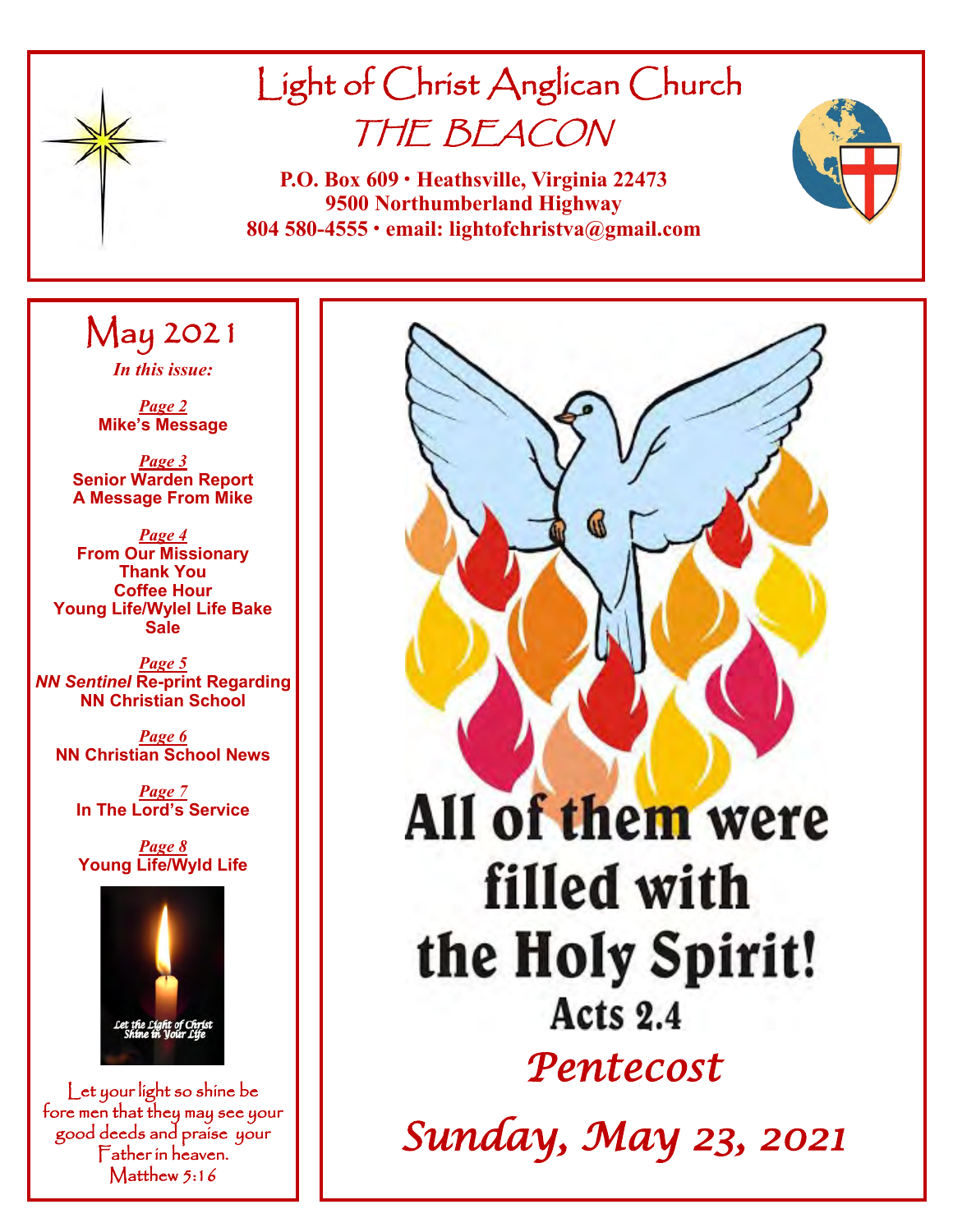

## *Mike's*

## *Message*

For the past 5–6 months most of you have heard me

speak of the "Behold Your God" Bible studies that we offered at Light of Christ. The first series, "Rethinking God Biblically," started on October 13th of last year and ended on February 2nd. The second series, "Thy Weight of Majesty", began on February 13th and ended on April 20th. In the meantime, the first series started again with a different class on February 24th and will be finished on May 19th. They will move to the second series starting June 2nd. Actually, it was a different class with new students and those who had already gone through it and wanted to do so again.

Even though there are two separate studies, they both focus on God's self-revelation through his Word. Who God declares himself to be is often vastly different than who he is in the imaginations of even those who would consider themselves Christians. The Bible has much to say about the attributes of God and when they are rightly understood through his word it changes the perception of who He is in truth. When we more clearly understand His power, majesty, glory, grace, mercy, wrath, and His other attributes, we are left overwhelmed by who God really is. This corrects the tendency to view God as like us, only bigger and more powerful and helps us see ourselves for who we really are; sinful, helpless, without hope, and desperate for the mercy of the incomprehensible creator of all things. Having a higher view of God always leads to a lower view of ourselves. Instead of arrogantly inviting God to be a part of our lives, we see the need to cry out to God that He alone become the primary focus our lives, with us living for His glory, instead of our own. Knowing more about who God actually is helps us to finally understand the difference between those who often are seen as fanatics, and those who are content with their relationship with God.

I have loved watching those who decided to take the classes come alive through a deeper understanding of the God of Scripture. The realization of God's nature and character made them want to know more and more. Suddenly, being satisfied with their relationship as it has been, no longer seems adequate. It wasn't unusual to hear comments like; "I don't know this

God" and "Why have I never heard these things before?" or "Why aren't there more people here, this is important?" and "What are we going to do next?"

For those who didn't choose to take the classes before, I will make them available again. For those who have taken the classes and want to invite friends to come, I will make them available during the day and if necessary, in the evening.

I want to close with a beautiful Puritan prayer from "The Valley of Vision." I believe that this prayer truly captures a proper view of God's glory and our desperate need for him:

#### **O LORD GOD, WHO INHABITEST ETERNITY**

The heavens declare thy glory, The earth thy riches, The universe is thy temple; Thy presence fills immensity, Yet thou hast of thy pleasure created life, and communicated happiness; Thou hast made me what I am, and given me what I have; In thee I live and move and have my being; Thy providence has set the bounds of my habitation, and wisely administers all my affairs. I thank thee for thy riches to me in Jesus, for the unclouded revelation of him in thy Word, where I behold his Person, character, grace, glory, humiliation, sufferings, death, and resurrection; Give me to feel a need of his continual saviourhood, and cry with Job, 'I am vile', with Peter, 'I perish', with the publican, 'Be merciful to me, a sinner'. Subdue in me the love of sin, Let me know the need of renovation as well as of forgiveness, in order to serve and enjoy thee forever. I come to thee in the all-prevailing name of Jesus, with nothing of my own to plead, no works, no worthiness, no promises.

I am often straying, often knowingly opposing thy authority, often abusing thy goodness; Much of my guilt arises from my religious privileges, my low estimation of them, my failure to use them to my advantage, But I am not careless of thy favor or regardless of thy glory; Impress me deeply with a sense of thine omnipresence, that thou art about my path, my ways, my lying down, my end.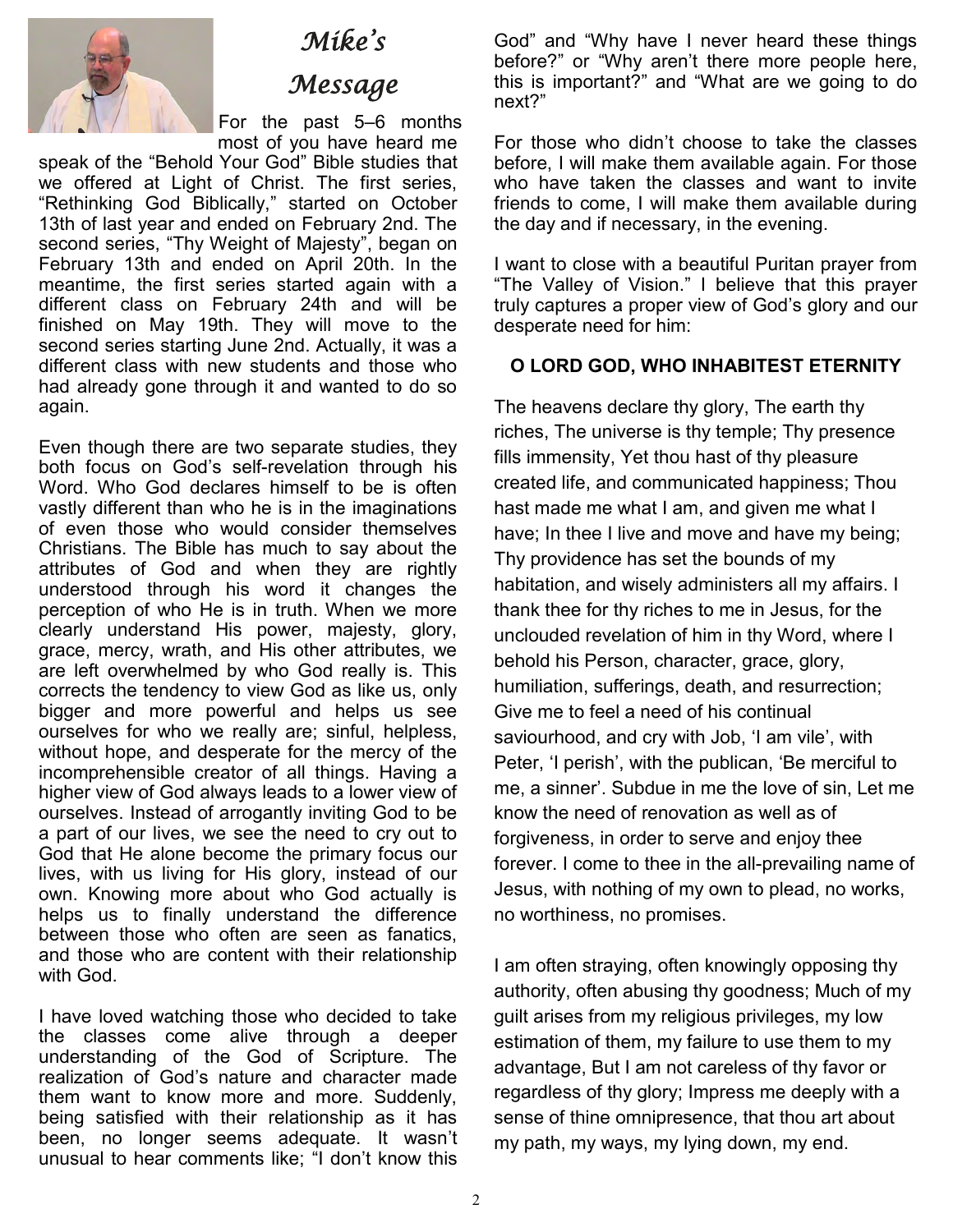

## *Senior Warden Report*

**"The Lord has Risen. He has risen indeed."**

What a wonderful and glorious celebration we experienced on Easter Sunday. After almost a year, we were able to return to the cherished traditions of a processional, communion at the rail, and a choir anthem. Following the service, we had a great coffee hour with real food, conversation, smiles, and many very happy folks. Thanks to all who made this day so special.

Easter Sunday launched the re-establishment of many of our "normal" Sunday activities. Our attendance is growing with both returning parishioners and visitors. Please consider joining your church family on Sundays as soon as you are comfortable with our environment. Last Sunday, there were 64 people in church, including several visitors.

The vestry met on Saturday, April 17th, to discuss church issues and to thank all of our folks who made Easter Sunday so special. We supported Mike's recommendation that we return to our "normal" Sunday service based on the positive reaction of our members. In addition, we decided to restart Sunday School and the nursery later this spring/summer.

The vestry is looking into the formation of a sixperson board to oversee the management of the Northern Neck Christian School; the board would consist of two members each from NNKCS, Zion Church and LOC. In the meantime, we are waiting for a decision that would increase the allowable number of students in class at Zion Church.

The church's financial position is strong due to continued giving and reduced expenses during the pandemic. To make the giving process easier, we now have a function on the website that can be used to direct electronic payments to the church.

The Northern Neck is experiencing a large increase of new people who have discovered the wonders of our area. As you meet new neighbors, please take the time to invite them to attend church with us and offer to bring them to LOC next Sunday.

Blessings, George

## *A Note From Mike*

Many have been asking for a public statement about the relationship between Light of Christ Anglican Church and Northern Neck Christian School.

The vestry has prayerfully discussed and considered how we can best serve the ministries of our church and support the ministry of the school that is currently meeting at Zion Baptist Church. We have decided that we will ask one or two members of our vestry to be on the school board along with representatives from Zion Baptist and Bart and Leslye Morrison. Our vestry members on the board can then inform the full vestry as to the needs of the school and will be encouraged to be advocates for the school if and when our vestry needs to act on the schools' behalf. When we begin to work on the 2022 budget, we will prayerfully consider the amount we should pledge from our church annual budget. We recognize that the meeting place for the school is temporary and they must begin the process of either finding an existing building for the school or have one built. We gladly endorse the ministry of NNCS and encourage our members, who feel led, to support the school both financially and in other ways needed.

I would like to recommend that everyone take the opportunity to tune in to the Family Research Council with their President Tony Perkins every Wednesday night at 8 pm Eastern for PRAY-VOTE-STAND: A NATIONWIDE TOWN HALL WEBCAST ...

Each week they have different speakers from Congress and pastors from around the country to discuss the events currently going on in our nation. It's also a wonderful time of prayer. You can tune in online at prayvotestand.org.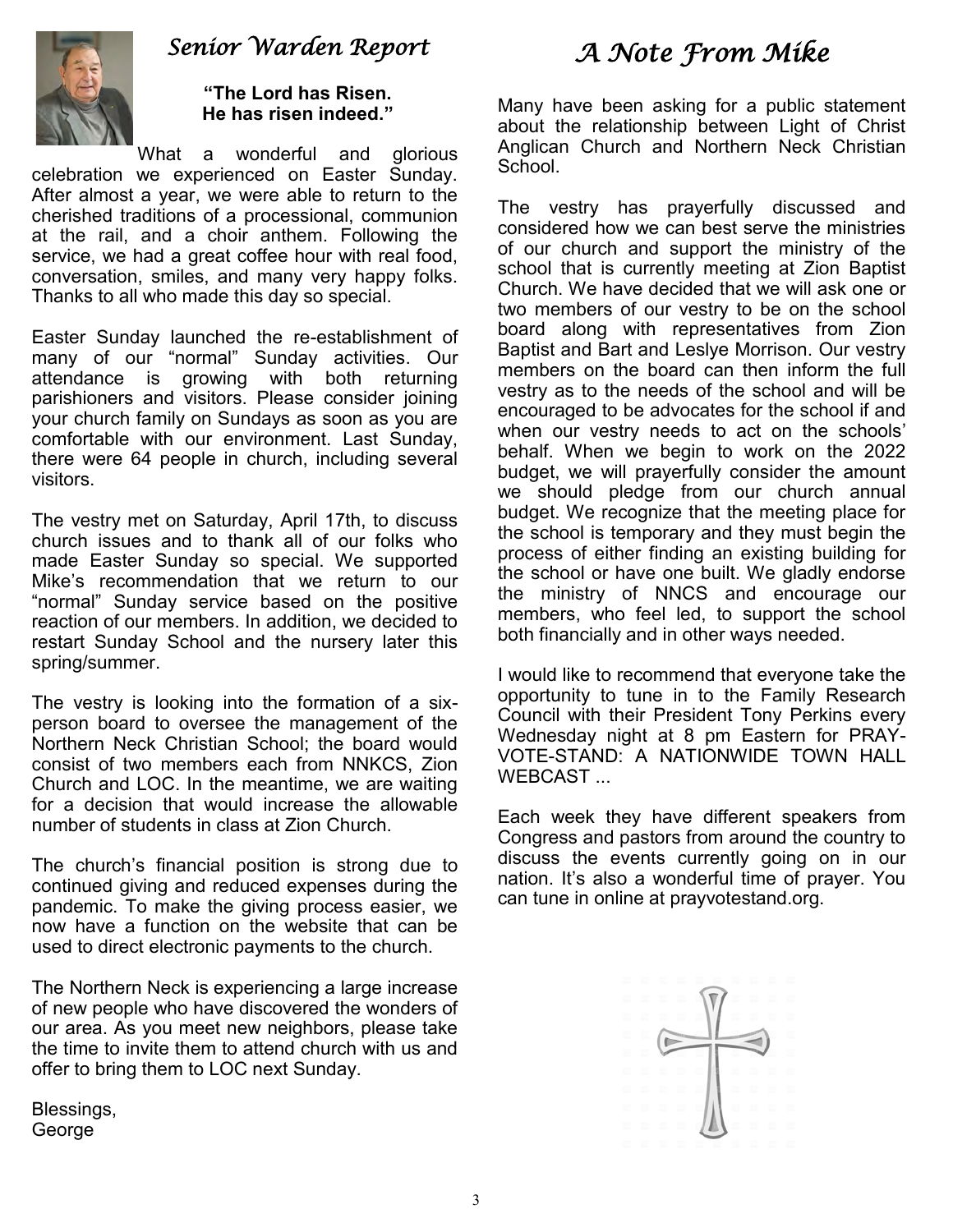## *Tongues*



One of my favorite chapters in the Bible is Acts 2, especially the first 11 verses. The sound of the violent wind and what seemed to be tongues of fire that separated and came to rest on them. ALL of them

were filled with the Holy Spirit and began to speak in other tongues as the Spirit enabled them. People from all over were in Jerusalem and heard in their native tongue about the wonders of God.

In South Asia, we often pray with everyone praying at the same time or all at once. It is not confusing nor too loud. You can hear others praying next to you and around you, but your focus is on the conversation with God. Add in other languages and maybe it is a glimpse of every tribe and nation worshipping at the throne of God.

For years now, I have been working on gospel fluency in a different language because transformation happens when hearing about the wonders of God in our own native tongue or even just in a similar way of thinking. Take for example, engineers talking together or maybe medical staff or others talking about the wonders of God in a way that those listening can understand. Join me in sharing what we know about the wonders of God in our own life and maybe experience a little bit of Pentecost.

Your Missionary in South Asia



Special thanks go to **Anna Brennan** for the many extra hours she gave to Altar Guild during Lent and leading up to Easter.

Thank you to **Jan Beckett** 

for playing the piano for our worship services.

Thank you to **Sandi Ward** for getting our Coffee Hours back.

Thank you to **Tom Sennott** for stepping into the role of choir director and leading the choir in a lovely anthem on Easter morning.

## *Coffee Hour*



It is so good to be able to have Coffee Hour again….to be able to chat with your friends and catch up on what has been happening for the past year! Right now there is no

one person in change of Coffee Hour so we are asking that every now and then you bring something to share. It could be deviled eggs, small sandwiches, cookies, fruit, or whatever! No matter what it is, it will be sure to disappear. Finger foods are best as you don't need utensils. The church will supply the coffee and water, and clean up help is always appreciated. Thank you!

#### **Vestry Minutes and Coffee Hour**

Since we have returned to Sunday coffee hours, you can once again find the vestry meeting minutes posted on the bulletin board in the parish hall. Enjoy your coffee and reading the minutes !



## *Young Life/Wyldlife Bake Sale*

**We need bakers and lovers of baked goods!**

**Saturday, May 15 9am - 1 pm Lillian's Lumber Parking Lot Burgess**

**Please bring items to the bake sale or drop off at the church on Friday. If you have questions, please call Wendy Smith at 703-209-8068.**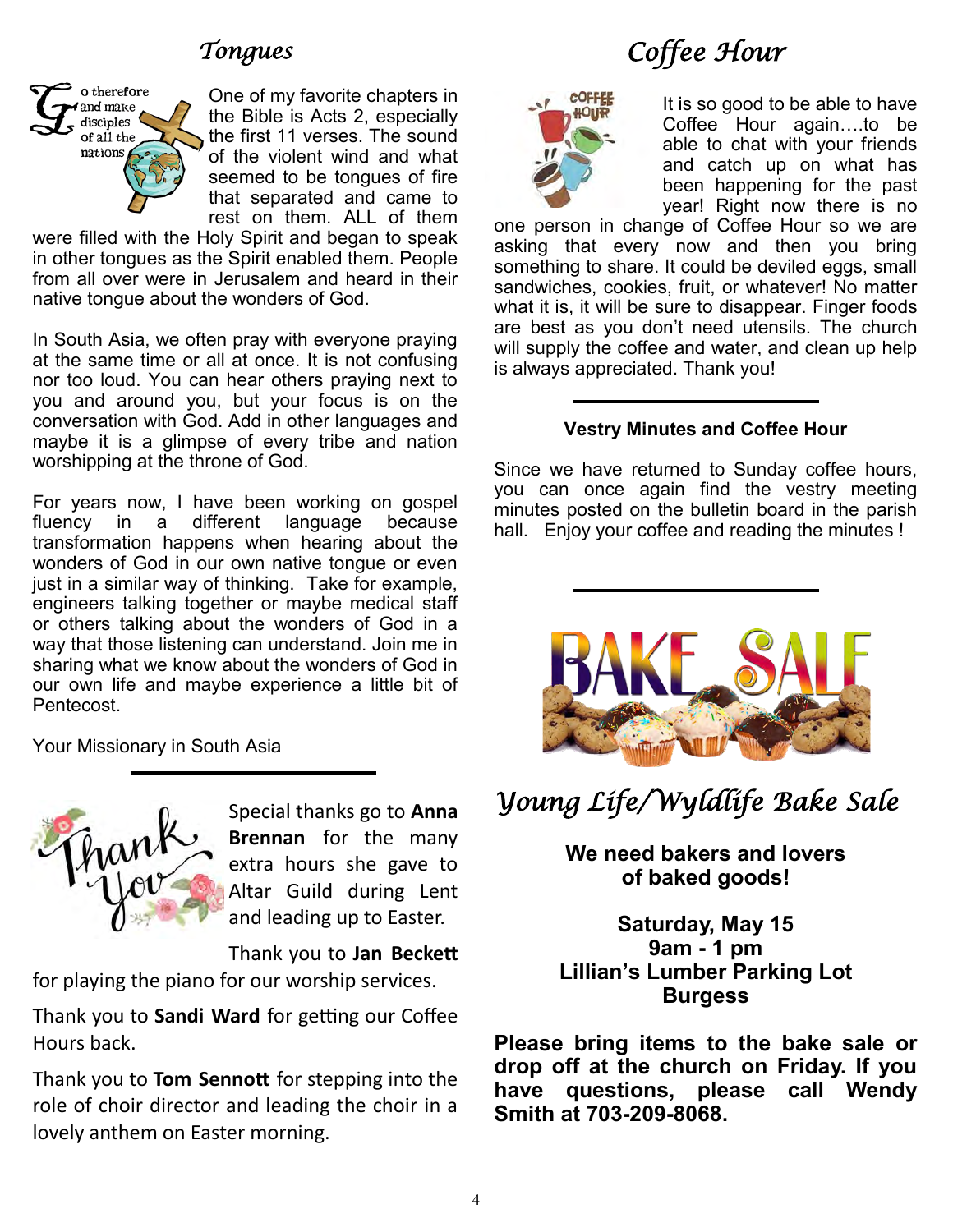## *Northern Neck Christian School*

(The following is an article that appeared in the April addition of the *Northern Neck Sentinel*. It was submitted by Melinda Floom).

As more and more parents search desperately for educational alternatives for their children, promising options are emerging that provide hope. One such safe haven is the Northern Neck Christian School (NNCS) in Lottsburg, Virginia, where local children can receive a free faith based education.

NNCS is a non-denominational Christian Montessori preschool for K3, K4 and Kindergarten that is adding a first grade this year. Their goal is to add an additional grade each year until they reach a fifth grade class. Zion Church in Lottsburg has graciously donated use of their facility for this most worthy cause. They are well known in the area for their community outreach. I recently spoke with School Director Leslye Morrison and her dedication was obvious. She and her husband initiated the funding for NNCS but are in hopes that funding in the form of grants and other contributions will continue to build as they grow and expand. Dr. Morrison has provided a summary of this wonderful endeavor as detailed below: "The Northern Neck Christian School opened in the fall of 2019 with two preschool classes of K3 and K4 students. In 2020 we added a Kindergarten and next year we are adding 1st grade. Our plan is to add a grade each year at least through Middle School. We invite you to be co-laborers in this Kingdom work by enrolling your children, praying for the school, sending donations, and sharing your talents in the school.

"NNKCS does not charge tuition or charge for bus service. Our loving Christian teachers are dedicated to making this school available to every family on the Northern Neck. Our classes are limited to 10 students each and we meet at Zion Church in Lottsburg, Monday – Friday, 8:30-3:30. NNKCS in partnership with parents, strives to give honor and glory to God through Jesus Christ by educating students in a loving, nurturing environment to be committed and productive Christian servants in all areas of this life and in preparation for eternity. We desire to see the Lord raise up a generation of young people who have a genuine love of learning, who love Jesus Christ with all their hearts and minds, and who can articulate the Christian message with personal clarity, creativity, and power.

Why is the Northern Neck Christian School needed?

1. Deuteronomy 6:5-9 commands us to teach God's commands to the children.

2. Our culture has turned away from Biblical principles, public schools do not teach those principles, and it cannot use the Word of God as its standard of truth. Many families do not attend church. A Christian school is the only way to share the Gospel of Jesus Christ to unchurched children and families.

3. A person's worldview influences every decision made from choice of friends, college, marriage partner, and career. Developing a Christian worldview in each child helps ensure these major decisions are made in accordance with Christian principles.

4. Parents deserve a choice in selecting the type of education they want for their children—a public school or a Christian school.

The K4 class was studying about the disciples fishing on a boat and a big storm suddenly came up and the disciples were afraid. The teacher asked the students what they would do, and a student said, "I would pray to God that He take away my fear." Wouldn't many adults like to have that child's faith? It's possible for adults and children to have that kind of faith and at the NNKCS we focus on developing the child's relationship with God, Jesus and the Holy Spirit." Visit our website: www.northernneckchristian.org.

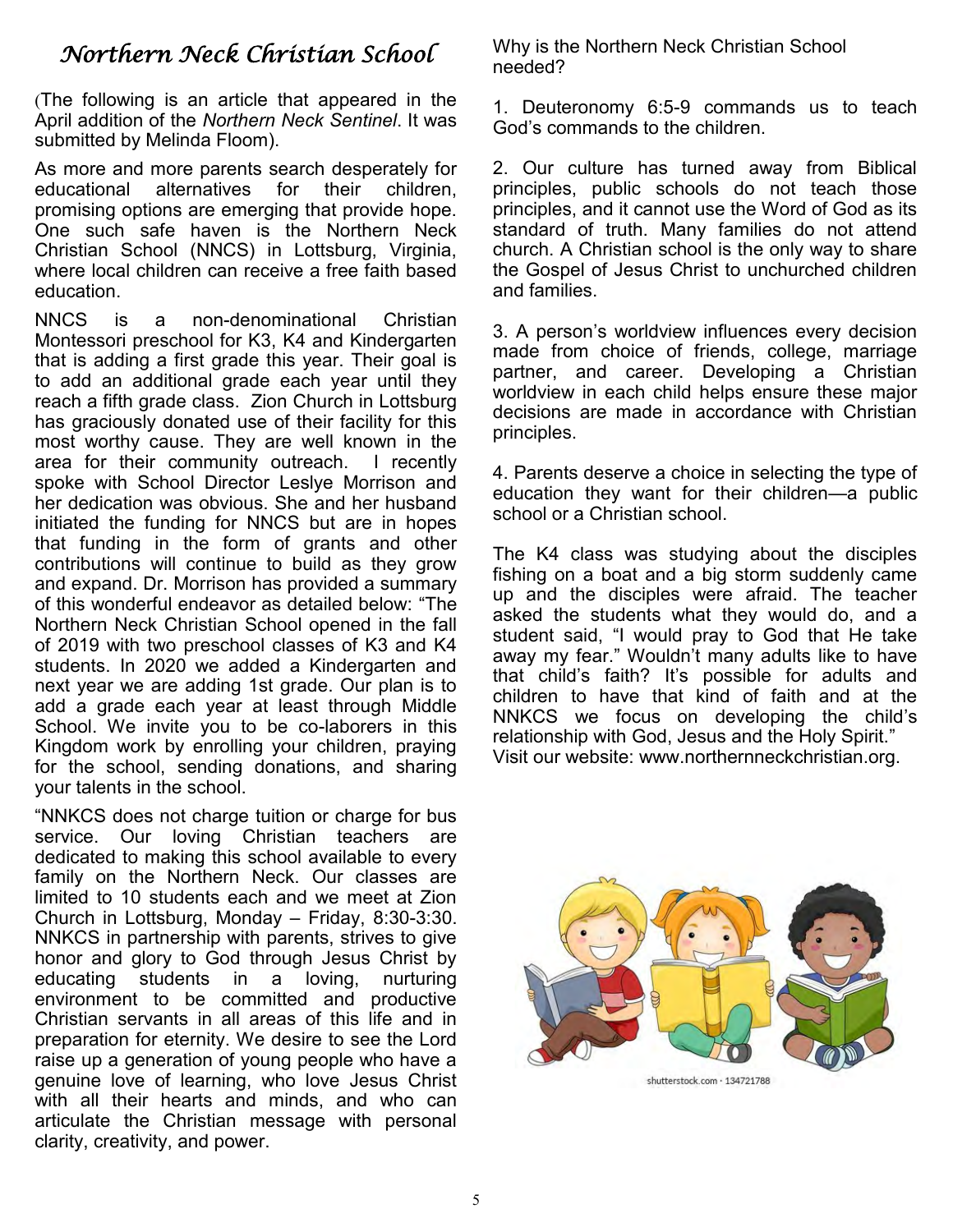

# *The Northern Neck Christian School*

## **A Special Volunteer, Mr. Hoyt Wheeland**



A special thanks to our Light of Christ volunteer to the K4 class at NNKCS, **Hoyt Wheeland**. He spends time with individual students helping them with writing and reading. It is nice to see multiple generations involved in learning.

**Our school is blessed!**



### **Note of Thanks to Light of Christ Women April 2021**

Normally, when the LOCW leadership team receives a thank you note, we post it on the parish hall bulletin board so that all members of Light of Christ can read it. Since many are still not coming to church due to the virus, we thought we would post it in the *Beacon* so you can read it as you sit enjoying a cup of your favorite coffee or tea. This note is in response to a donation made by LOCW to the Christian School.

\*\*\*\*\*

Dear Light of Christ Women,

The Northern Neck Christian School thanks you for your support and donation to this important education ministry. Because of your generosity we can continue providing free bus service to students each morning. We started the bus service primarily to help a family with five children, two are NNKCS students. The 1 year-old has a feeding tube, and it was exceedingly difficult for the single mother to get the boys ready for school, prepare the baby for the trip and arrive on time with all their lunches, backpacks and masks. We felt she was so overwhelmed that she needed this help. Now we provide bus service to 9 children. One little boy likes riding the van so much that his mother brings him to school early so he can ride the bus to pick up the other children. Donations make this ministry possible, and we sincerely thank you for your generosity, it means a lot to the children and the families. We love you for the gift.

May God bless you and protect you, Leslye (Morrison)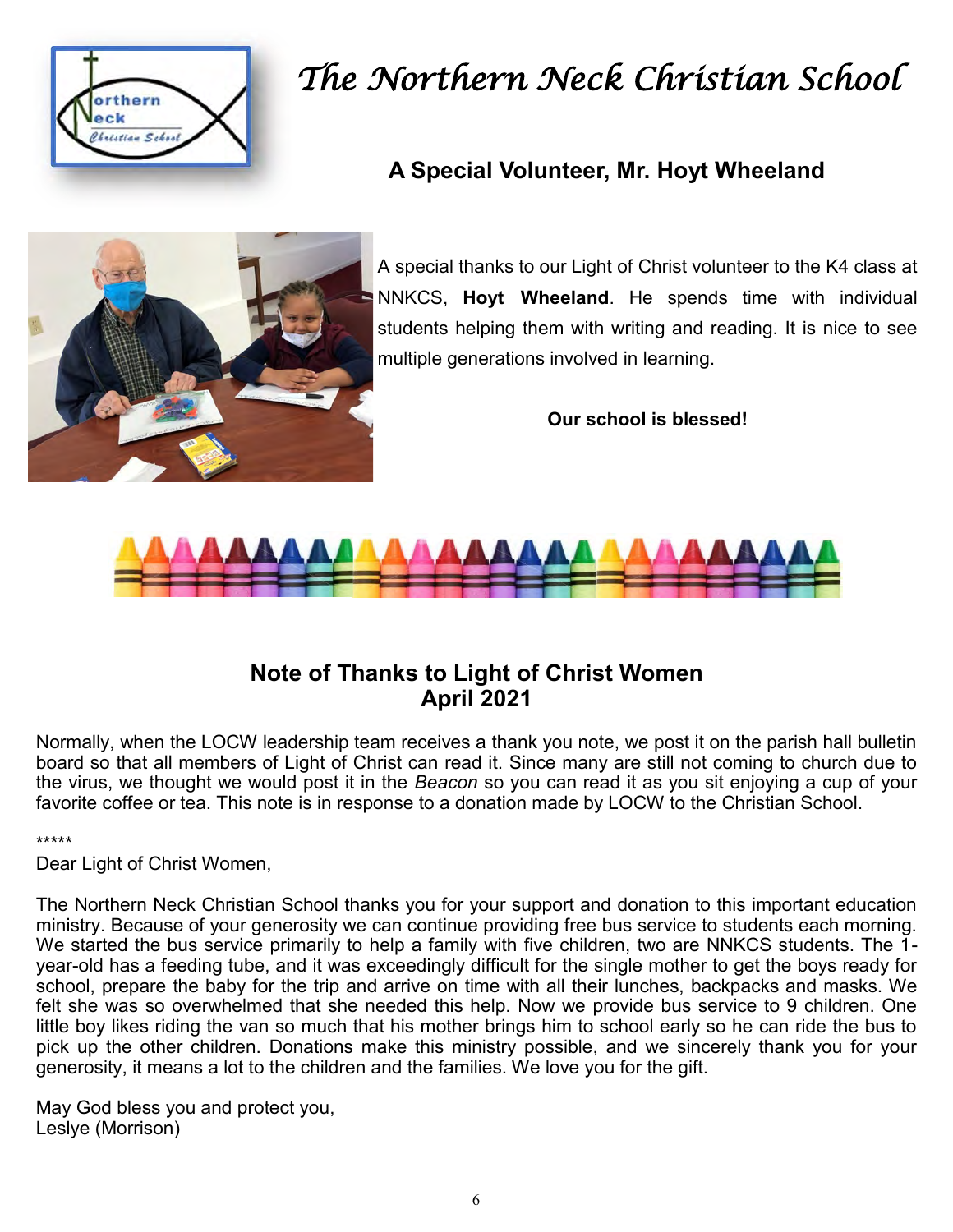## **IN THE LORD'S SERVICE**

#### **Lesson Readers**

- May 2 Charlaine Andrulot (L), Bill Andrulot (P)
- May 9 Joan Blackstone (L), Tony Blackstone (P)
- May 16 Constance McDearmon (L), Ed Feddeman (P)
- May 23 Julie Pritchard (L), Ed Feddeman (P)
- May 30 Charlaine Andrulot (L), Teresa Moffitt (P)

#### **Acolytes**

- May 2 Anna Brennan
- May 9 Bart Morrison
- May 16 David Gwaltney
- May 23 Constance McDearmon
- May 30 Ed Feddeman

### **Chalice Bearers**

- May 2 Tony Blackstone
- May 9 Constance McDearmon
- May 16 Suzy Norman
- May 23 Bart Morrison
- May 30 Lucy Logan

### **Altar Guild**

May 2 Anna Brennan

- May 9 Suzy Norman
- May 16 Wendy Smith May 23 Julie Pritchard
- May 30 Anna Brennan



**O God, you have so consecrated the covenant of marriage that in it is represented the spiritual unity between Christ and his Church: Send your blessing upon these your servants as they begin another year, that they may so love, honor, and cherish each other in faithfulness and patience, in wisdom and true godliness, that their home may be a haven of blessing and peace; through Jesus Christ our Lord, who lives and reigns with you and the Holy Spirit. Amen.**

#### **Tellers**

- May 2 Courtney Ludeman
- May 9 Courtney Ludeman, Jan Beckett
- May 16 Courtney Ludeman, Pam Smith
- May 23 Courtney Ludeman
- May 30 Courtney Ludeman

#### **Vestry Person on Duty**

- May 2 Ed Feddeman
- May 9 Anna Brennan
- May 16 Ed Feddeman
- May 23 Doug Ludeman
- May 30 Sandi Ward

#### **May Birthdays**

- May 1 Trevor Elmore
- May 5 Margaret Radcliffe, Charlie Nguyen
- May 8 Kim Nguyen
- May 10 Harrison Williams, Bill Andrulot
- May 14 Joan Blackstone
- May 16 Sandi Ward
- May 18 Rich Riddell
- May 20 Linda Riddell
- May 21 Tashia Elmore
- May 23 Ed Feddeman
- May 26 Betty Dillingham, Joyce Olverson
- May 31 Denise McCarthy



#### **May Anniversaries**

- May 12 Gail and Ed Feddeman
- May 23 Saunee and Wayne Hamlett
- May 26 Mike and Teresa Moffitt
- May 28 Barbara and Bill Ressler

**O God, our times are in your hand: Look with favor, we pray, on your servants named above, as they begin another year. Grant that they may grow in wisdom and grace, and strengthen their trust in your goodness all the days of their lives; through Jesus Christ our Lord. Amen.**